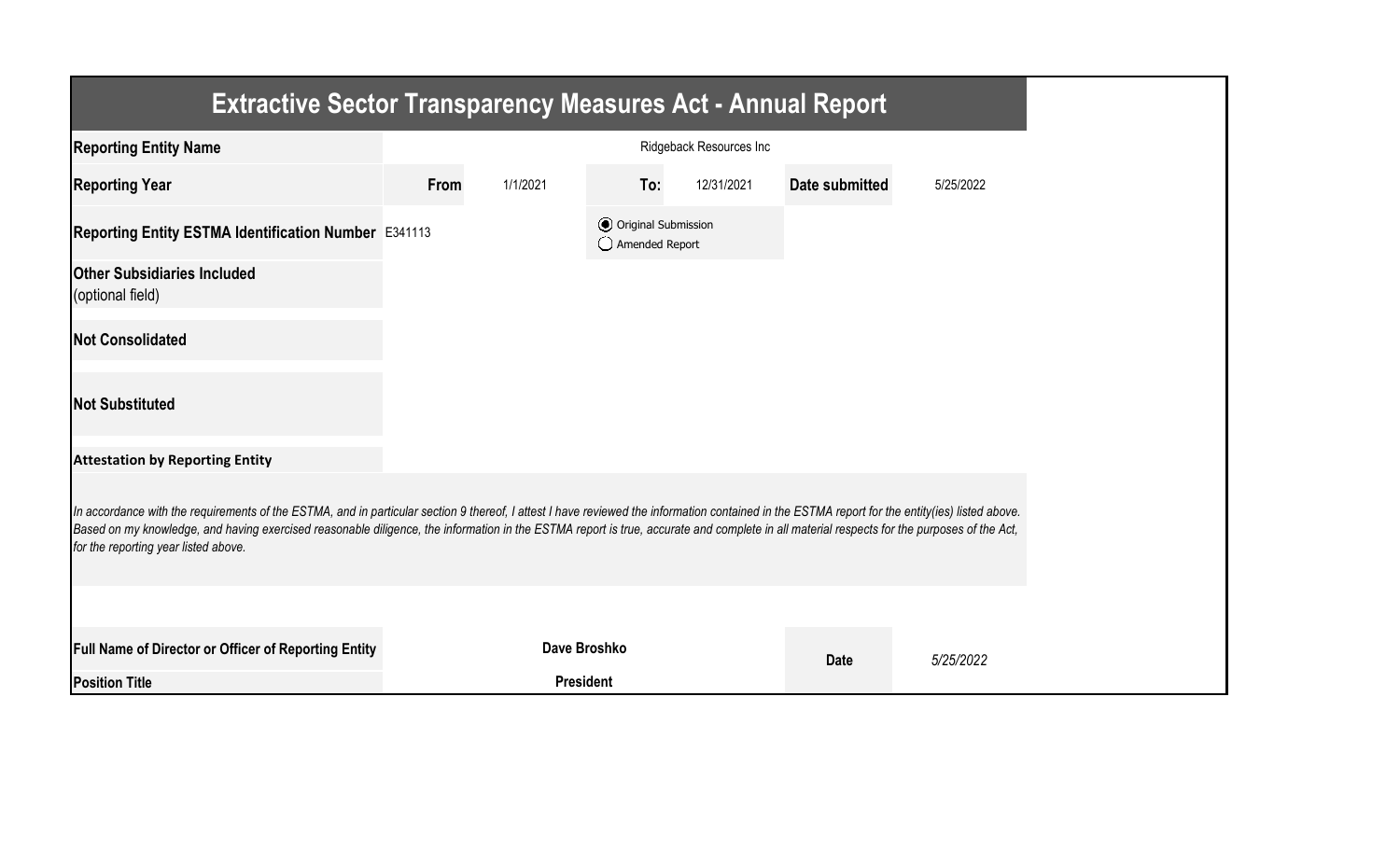| <b>Extractive Sector Transparency Measures Act - Annual Report</b>                                                                                                               |                                                                                                                   |                                                                                 |                    |                         |                          |                                |                             |                                    |                                                  |                                      |                                                                                                                                                                                                                                                   |
|----------------------------------------------------------------------------------------------------------------------------------------------------------------------------------|-------------------------------------------------------------------------------------------------------------------|---------------------------------------------------------------------------------|--------------------|-------------------------|--------------------------|--------------------------------|-----------------------------|------------------------------------|--------------------------------------------------|--------------------------------------|---------------------------------------------------------------------------------------------------------------------------------------------------------------------------------------------------------------------------------------------------|
| <b>Reporting Year</b><br><b>Reporting Entity Name</b><br><b>Reporting Entity ESTMA</b><br><b>Identification Number</b><br><b>Subsidiary Reporting Entities</b><br>(if necessary) | 1/1/2021<br>To: 12/31/2021<br>From:<br>Ridgeback Resources Inc<br>CAD<br><b>Currency of the Report</b><br>E341113 |                                                                                 |                    |                         |                          |                                |                             |                                    |                                                  |                                      |                                                                                                                                                                                                                                                   |
|                                                                                                                                                                                  |                                                                                                                   |                                                                                 |                    |                         | <b>Payments by Payee</b> |                                |                             |                                    |                                                  |                                      |                                                                                                                                                                                                                                                   |
| <b>Country</b>                                                                                                                                                                   | Payee Name <sup>1</sup>                                                                                           | Departments, Agency,<br>etc within Payee that<br>Received Payments <sup>2</sup> | <b>Taxes</b>       | <b>Royalties</b>        | Fees                     | <b>Production Entitlements</b> | <b>Bonuses</b>              | <b>Dividends</b>                   | Infrastructure<br>Improvement<br><b>Payments</b> | <b>Total Amount paid to</b><br>Payee | Notes <sup>34</sup>                                                                                                                                                                                                                               |
| Canada - Alberta                                                                                                                                                                 | <b>BIG LAKES COUNTY</b>                                                                                           |                                                                                 | 447,000            | $\sim$                  | $\sim$                   | $\mathcal{L}$                  | $\sim$                      | $\sim$                             |                                                  | 447,000                              |                                                                                                                                                                                                                                                   |
| Canada -Alberta                                                                                                                                                                  | <b>BRAZEAU COUNTY</b>                                                                                             |                                                                                 | 1,693,000          | $\sim$                  | $\sim$                   | $\sim$                         | $\sim$                      | $\sim$                             | $\sim$                                           | 1,693,000                            |                                                                                                                                                                                                                                                   |
| Canada - Alberta                                                                                                                                                                 | COUNTY OF GRANDE PRAIRIE NO. 1                                                                                    |                                                                                 | 148,000            | $\Delta \phi$           | ÷.                       | ÷.                             | $\mathcal{L}$               | $\sim$                             | ш.                                               | 148,000                              |                                                                                                                                                                                                                                                   |
| Canada - Alberta<br>Canada - Alberta                                                                                                                                             | COUNTY OF WETASKIWIN NO. 10<br><b>GOVERNMENT OF ALBERTA</b>                                                       |                                                                                 | 350,000<br>227,000 | $\sim$<br>19,997,000    | $\sim$<br>1,683,000      | $\sim$                         | $\blacksquare$<br>3,823,000 | $\sim$<br>$\overline{\phantom{a}}$ | $\sim$                                           | 350,000<br>25,730,000                | Third party payments to agents included in the report<br>In-kind settlement volumes are determined via the relevant<br>government legislation and valued at realized market prices.<br>Includes cash payments on behalf of non reporting entities |
| Canada - British Columbia                                                                                                                                                        | GOVERNMENT OF BRITISH COLUMBIA                                                                                    |                                                                                 | $\blacksquare$     | $\sim$                  | 111,000                  | $\sim$                         | $\blacksquare$              | $\mathcal{L}$                      | $\sim$                                           |                                      | 111,000 Includes cash payments on behalf of non reporting entities                                                                                                                                                                                |
| Canada -Saskatchewan                                                                                                                                                             | GOVERNMENT OF SASKATCHEWAN                                                                                        |                                                                                 |                    | 7,993,000               | 770,000                  | $\sim$                         | $\sim$                      | ٠                                  |                                                  | 8,763,000                            | Third party payments to agents included in the report.<br>Includes cash payments on behalf of non reporting entities                                                                                                                              |
| Canada - Alberta                                                                                                                                                                 | MOUNTAIN VIEW COUNTY                                                                                              |                                                                                 | 322,000            | $\sim$                  |                          | $\sim$                         | $\sim$                      | $\sim$                             |                                                  | 322,000                              |                                                                                                                                                                                                                                                   |
| Canada - Alberta                                                                                                                                                                 | MUNICIPAL DISTRICT OF GREENVIEW NO 16                                                                             |                                                                                 | 192,000            | $\sim$                  | $\sim$                   | $\sim$                         | $\sim$                      | $\sim$                             | $\sim$                                           | 192,000                              |                                                                                                                                                                                                                                                   |
| Canada -Saskatchewan                                                                                                                                                             | OCEAN MAN FIRST NATION                                                                                            |                                                                                 | $\sim$             | 113,000                 | $\sim$                   | $\sim$                         | $\sim$                      | $\sim$                             | $\sim$                                           | 113,000                              |                                                                                                                                                                                                                                                   |
| Canada - Alberta                                                                                                                                                                 | ROCKY VIEW COUNTY                                                                                                 |                                                                                 | 257,000            | $\omega$ .              | ۰                        | ۰                              | ۰                           | $\sim$                             | a.                                               | 257,000                              |                                                                                                                                                                                                                                                   |
| Canada -Saskatchewan                                                                                                                                                             | RURAL MUNICIPALITY OF BROCK NO. 64                                                                                |                                                                                 | 982,000            | $\sim$                  | $\sim$                   | $\mathcal{L}$                  | $\sim$                      | $\blacksquare$                     | $\sim$                                           | 982,000                              |                                                                                                                                                                                                                                                   |
| Canada -Saskatchewan                                                                                                                                                             | RURAL MUNICIPALITY OF GOLDEN WEST NO 95                                                                           |                                                                                 | 411,000            | $\Delta \phi$           | $\sim$                   | $\sim$                         | ÷.                          | ÷.                                 | ш.                                               | 411,000                              |                                                                                                                                                                                                                                                   |
| Canada -Saskatchewan                                                                                                                                                             | RURAL MUNICIPALITY OF GRIFFIN NO 66                                                                               |                                                                                 | 668,000            | $\sim$                  | $\sim$                   | $\sim$                         | $\sim$                      | $\sim$                             | $\sim$                                           | 668,000                              |                                                                                                                                                                                                                                                   |
| Canada -Saskatchewan                                                                                                                                                             | RURAL MUNICIPALITY OF HAZELWOOD NO 94                                                                             |                                                                                 | 111,000            | 128,000                 | ш.                       | ш.                             | $\sim$                      | ۰                                  | ш.                                               | 239,000                              |                                                                                                                                                                                                                                                   |
| Canada -Saskatchewan                                                                                                                                                             | RURAL MUNICIPALITY OF TECUMSEH NO 65                                                                              |                                                                                 | 854,000            | $\sim$                  | $\sim$                   | $\sim$<br>÷.                   | $\sim$                      | $\sim$                             | $\sim$<br>ш.                                     | 854,000                              |                                                                                                                                                                                                                                                   |
| Canada -Alberta<br>Canada -Alberta                                                                                                                                               | SIKSIKA NATION TRIBAL ADMINISTRATION<br>YELLOWHEAD COUNTY                                                         |                                                                                 | 971,000            | $\Delta \phi$<br>$\sim$ | 469,000                  | $\sim$                         | ÷.<br>$\blacksquare$        | ÷.<br>$\blacksquare$               |                                                  | 1,440,000                            |                                                                                                                                                                                                                                                   |
|                                                                                                                                                                                  |                                                                                                                   |                                                                                 | 868,000            |                         |                          |                                |                             |                                    |                                                  | 868,000                              |                                                                                                                                                                                                                                                   |
|                                                                                                                                                                                  |                                                                                                                   |                                                                                 |                    |                         |                          |                                |                             |                                    |                                                  |                                      |                                                                                                                                                                                                                                                   |
|                                                                                                                                                                                  |                                                                                                                   |                                                                                 |                    |                         |                          |                                |                             |                                    |                                                  |                                      |                                                                                                                                                                                                                                                   |
|                                                                                                                                                                                  |                                                                                                                   |                                                                                 |                    |                         |                          |                                |                             |                                    |                                                  |                                      |                                                                                                                                                                                                                                                   |
|                                                                                                                                                                                  |                                                                                                                   |                                                                                 |                    |                         |                          |                                |                             |                                    |                                                  |                                      |                                                                                                                                                                                                                                                   |
|                                                                                                                                                                                  |                                                                                                                   |                                                                                 |                    |                         |                          |                                |                             |                                    |                                                  |                                      |                                                                                                                                                                                                                                                   |
|                                                                                                                                                                                  |                                                                                                                   |                                                                                 |                    |                         |                          |                                |                             |                                    |                                                  |                                      |                                                                                                                                                                                                                                                   |
|                                                                                                                                                                                  |                                                                                                                   |                                                                                 |                    |                         |                          |                                |                             |                                    |                                                  |                                      |                                                                                                                                                                                                                                                   |
| <b>Additional Notes:</b>                                                                                                                                                         |                                                                                                                   |                                                                                 |                    |                         |                          |                                |                             |                                    |                                                  |                                      |                                                                                                                                                                                                                                                   |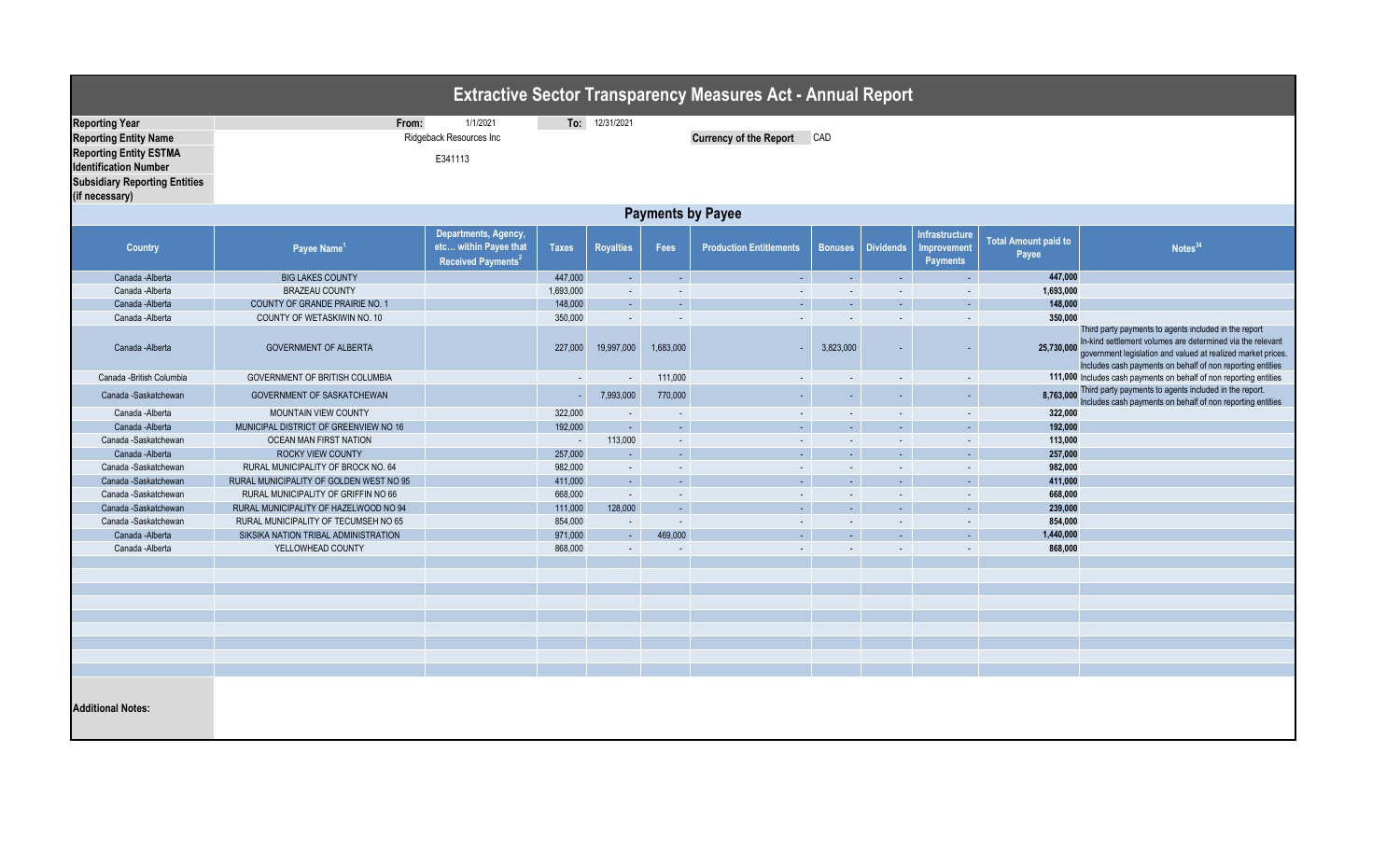| <b>Extractive Sector Transparency Measures Act - Annual Report</b>                                                                                                               |                           |                        |                                           |                      |                                |                            |                                               |                                               |                                 |                     |
|----------------------------------------------------------------------------------------------------------------------------------------------------------------------------------|---------------------------|------------------------|-------------------------------------------|----------------------|--------------------------------|----------------------------|-----------------------------------------------|-----------------------------------------------|---------------------------------|---------------------|
| <b>Reporting Year</b><br><b>Reporting Entity Name</b><br><b>Reporting Entity ESTMA</b><br><b>Identification Number</b><br><b>Subsidiary Reporting Entities (if</b><br>necessary) | From:                     | 1/1/2021               | To:<br>Ridgeback Resources Inc<br>E341113 | 12/31/2021           |                                | Currency of the Report CAD |                                               |                                               |                                 |                     |
|                                                                                                                                                                                  |                           |                        |                                           |                      | <b>Payments by Project</b>     |                            |                                               |                                               |                                 |                     |
| Country                                                                                                                                                                          | Project Name <sup>1</sup> | <b>Taxes</b>           | Royalties                                 | Fees                 | <b>Production Entitlements</b> | <b>Bonuses</b>             | <b>Dividends</b>                              | Infrastructure<br><b>Improvement Payments</b> | Total Amount paid by<br>Project | Notes <sup>23</sup> |
| Canada - Alberta<br>Canada -Saskatchewan                                                                                                                                         | ALBERTA & BC<br>SE SASK   | 5,474,000<br>3,027,000 | 19,998,000<br>8,233,000                   | 2,263,000<br>770,000 | $\sim$<br>$\sim$               | 3,823,000<br>$\sim$        | $\mathcal{L}^{\mathcal{A}}$<br>$\blacksquare$ | $\sim$<br>$\sim$                              | 31,558,000<br>12,030,000        |                     |
| <b>Additional Notes<sup>3</sup>:</b>                                                                                                                                             |                           |                        |                                           |                      |                                |                            |                                               |                                               |                                 |                     |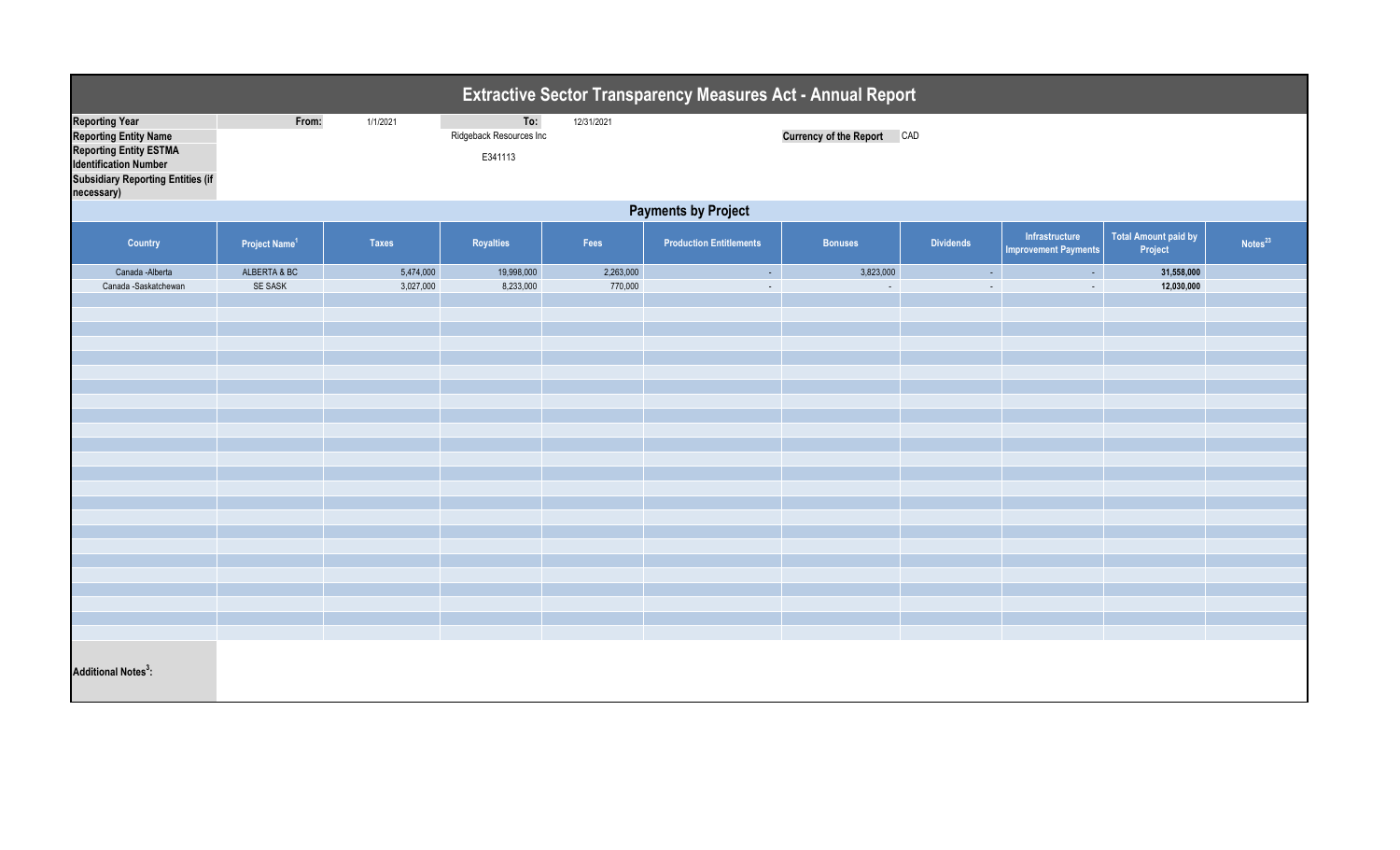### **Introduction**

As per the Extractive Sector Transparency Measures Act (ESTMA), this report supports Ridgeback Resources Inc.'s (the "Company") submission for the year ended December 31, 2021.

### **Report Preparation**

The report has been prepared according to the financial reporting provisions of ESTMA.

It includes payments made by the Company pertaining to the commercial development of oil, gas and minerals. Payments to government bodies not pertaining to these activities have been excluded.

The Company has identified these reportable payments and grouped them in the appropriate payment categories as per the Act. In addition, the Company has identified all government payees, including indigenous payees.

## **Payee Detail**

Refer to Appendix A for a listing of "Government of Saskatchewan", "Government of Alberta", & "Government of British Columbia" payees.

# **Payee Grouping**

Any payees referring to Canada have been categorized as "Government of Canada".

Any payees referring to the province that are not the Receiver General of Canada have been included in their appropriate provincial category. In some cases, where the agency name does not refer to a province, we compared their mailing address to validate their province.

Any payees for cities, counties, municipal districts, rural municipalities, towns and villages, are considered municipal governments and will be listed in the report individually.

Any indigenous payees are listed individually.

# **Project Detail**

The Company has aligned its projects with its cash generating units "Alberta & BC" and "SE Sask".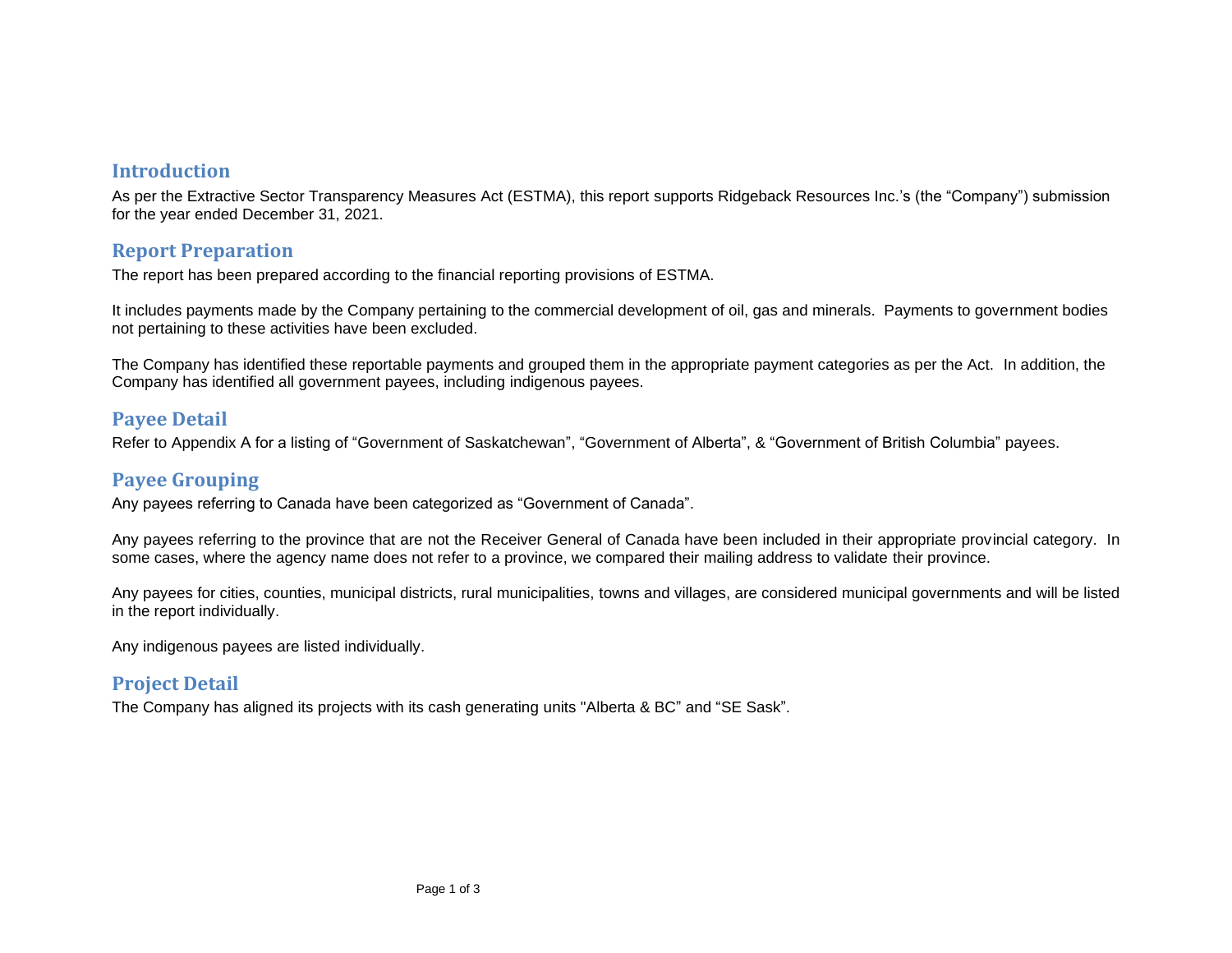## **Accounting Policies**

### *Cash Basis*

The report has been prepared using the cash basis of accounting, as required by the financial reporting framework, and therefore excludes any accruals related to payments due to governments.

The report includes all cash payments made, without inclusion of cash inflows from a government. When a government has issued an invoice that is net of incentives, credits or refunds, the net payment amount has been presented to report the cash payment made by the Company to the government.

### *Joint Ventures*

Where the Company is the Operator, full payments are included in the ESTMA submission, including our partners' portions of the payments.

Where the Company is not the Operator and it is known that the partner company submitted a 2020 ESTMA report, the Company has notified the operating company that we expect them to report the full amounts of their payments to the government body in their 2021 ESTMA submission, including the Company's portion of the payment.

Where the Company is not the Operator, and an identified operating partner did not meet the ESTMA threshold to report, best effort made to attain data and report on their behalf. The Company will endeavor to retrieve the payments our partners made on our behalf by contacting the partners directly. Where the Company receives this data from the partner, it will report these details. Where the Company does not receive a response, JIB statements will be analyzed for ESTMA related payments, industry knowledge will be used to identify the associated government payee and the Company will report on these details.

### *In Kind Payments*

In-kind settlement volumes are determined via the relevant government legislation and valued at realized market prices.

### *Indigenous*

Indigenous payments are either paid to the Indian Oil and Gas Canada (IOGC) or directly to the indigenous payee.

Where the payment is directly to an indigenous government, the Company will report these payment details based on this payee.

Where the payment is made to IOGC and the indigenous government can be determined, the Company will report the payment to the specific indigenous government, not the IOGC.